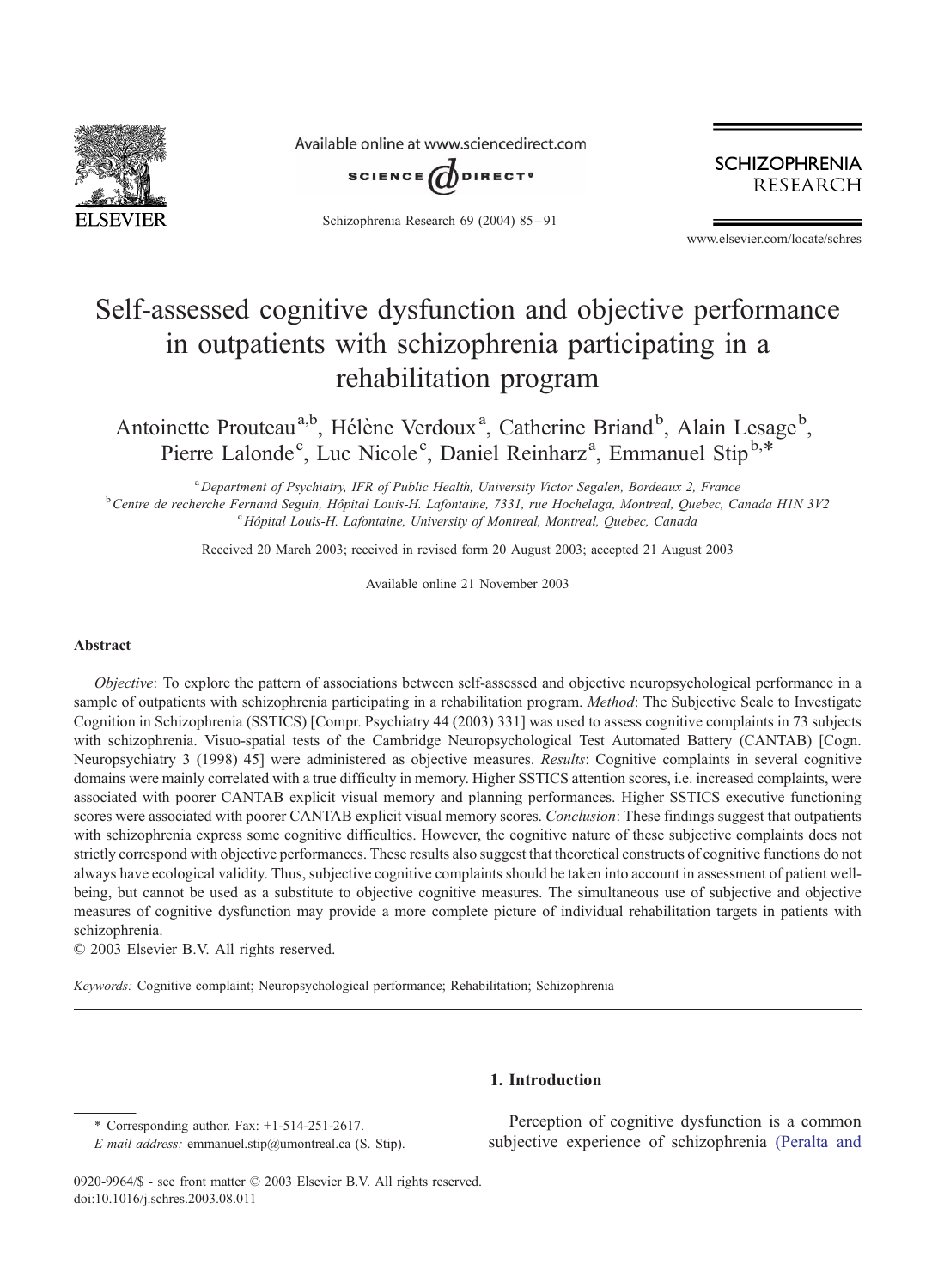Cuesta, 1994). From a clinical perspective, there is growing interest in the study of self-perceived cognitive deficits. Indeed, self-perception of cognitive dysfunction (SPCD) as measured by cognitive complaints are increasingly acknowledged for the assessment of quality of life [\(Barr, 1998\)](#page-5-0) and, in a recent study, they have been reported to be a strong predictor of long-term symptomatic deterioration [\(Moritz et al., 2000\).](#page-5-0)

However, disturbances in the SPCD have been hypothesized to be a core feature in schizophrenia and an important target for rehabilitation [\(Danion et](#page-5-0) al., 1999; Frith, 1992). From a physiopathological perspective, the accuracy of SPCD could be informative of the underlying brain mechanisms of schizophrenia, such as potential frontal dysfunction [\(Young](#page-6-0) et al., 1993).

Thus, due to the disturbance of SPCD, subjective complaints may not always provide reliable information concerning true or objective cognitive deficits. Nevertheless, only few studies have explored the validity of SPCD in comparison with objective measures of cognitive deficits. In a sample of schizophrenia patients hospitalized for acute episode, [Cuesta et al.](#page-5-0) (1996) found correlations between the global score of Frankfurt Complaint Questionnaire and a large number of neuropsychological tests. In contrast, [Zanello](#page-6-0) and Huguelet (2001) failed to show a correlation between subjective experience and true frontal cognitive deficits in outpatients with schizophrenia or schizoaffective disorder. The correlation between self-perception of memory abilities and objective performance was largely unexplored in these studies.

The discrepancies in past studies were linked to methodological differences and heterogeneity in patients samples [\(Zanello and Huguelet, 2001\).](#page-6-0) Accordingly, the correlation between objective and subjective measures may differ between patients with acute psychotic episodes and patients in remission, and requires further exploration in stabilized outpatients. Additionally, the sensitivity of the instruments used may also influence the findings [\(Zanello and](#page-6-0) Huguelet, 2001).

The most widely used self-report questionnaire to measure SPCD is the Frankfurt Complaint Questionnaire [\(Sullwold, 1986\).](#page-6-0) Nevertheless, this questionnaire explores several domains of subjective symptomatology between SPCD and true cognitive abilities [\(Stip et al., 2003\).](#page-6-0) This latter finding requires a broader exploration to include not only verbal abilities but also visuo-spatial abilities, such as those assessed by the Cambridge Neuropsychological Test Automated Battery (CANTAB; [Elliott et al., 1998\)](#page-5-0) which provides validated visuo-spatial tests of main cognitive functions.

The aim of the present study is to explore the relationship between SPCD and objective visuo-spatial performance in an independent sample of outpatients with schizophrenia spectrum disorders.

## 2. Methods

#### 2.1. Subjects

Subjects included in the present study were drawn from a group of outpatients participating in a rehabilitation program (Integrated Psychological Treatment— IPT) [\(Brenner et al., 1992\),](#page-5-0) implemented in nine community hospitals in Montreal area, Quebec. In each center, subjects with a clinical diagnosis of schizophrenia were selected by the clinical team according to the following criteria: (1) informed consent to participate in the study; (2) clinical status allowing participation in a rehabilitation program; (3) stabilization on medication. These naturalistic selection procedures were chosen to correspond as closely as possible to real conditions of care and rehabilitation.

Patients selected by clinicians were then included in the present study if they fulfilled following criteria: (1) DSM-IV [\(American Psychiatric Association, 1994\)](#page-5-0) diagnosis of non-affective psychotic disorder established by a structured diagnostic interview (Structured Clinical Interview for DSM-III-R) [\(Spitzer et al.,](#page-5-0) 1992); (2) fluency in French; (3) no color blindness nor major visual problems. Subjects were not offered any monetary incentive for their participation.

The present study was carried out on subjects who completed at least 3 months of the IPT program. Of the 87 subjects included at baseline, 14 subjects were excluded for discontinuing the program (one subject returned to work and the clinical state of the 13 remaining subjects was judged incompatible with the IPT program). Only one of these subjects was readmitted.

The sample included 73 subjects (52 men (71.23%), 21 women (28.77%)) with a mean age of 33.1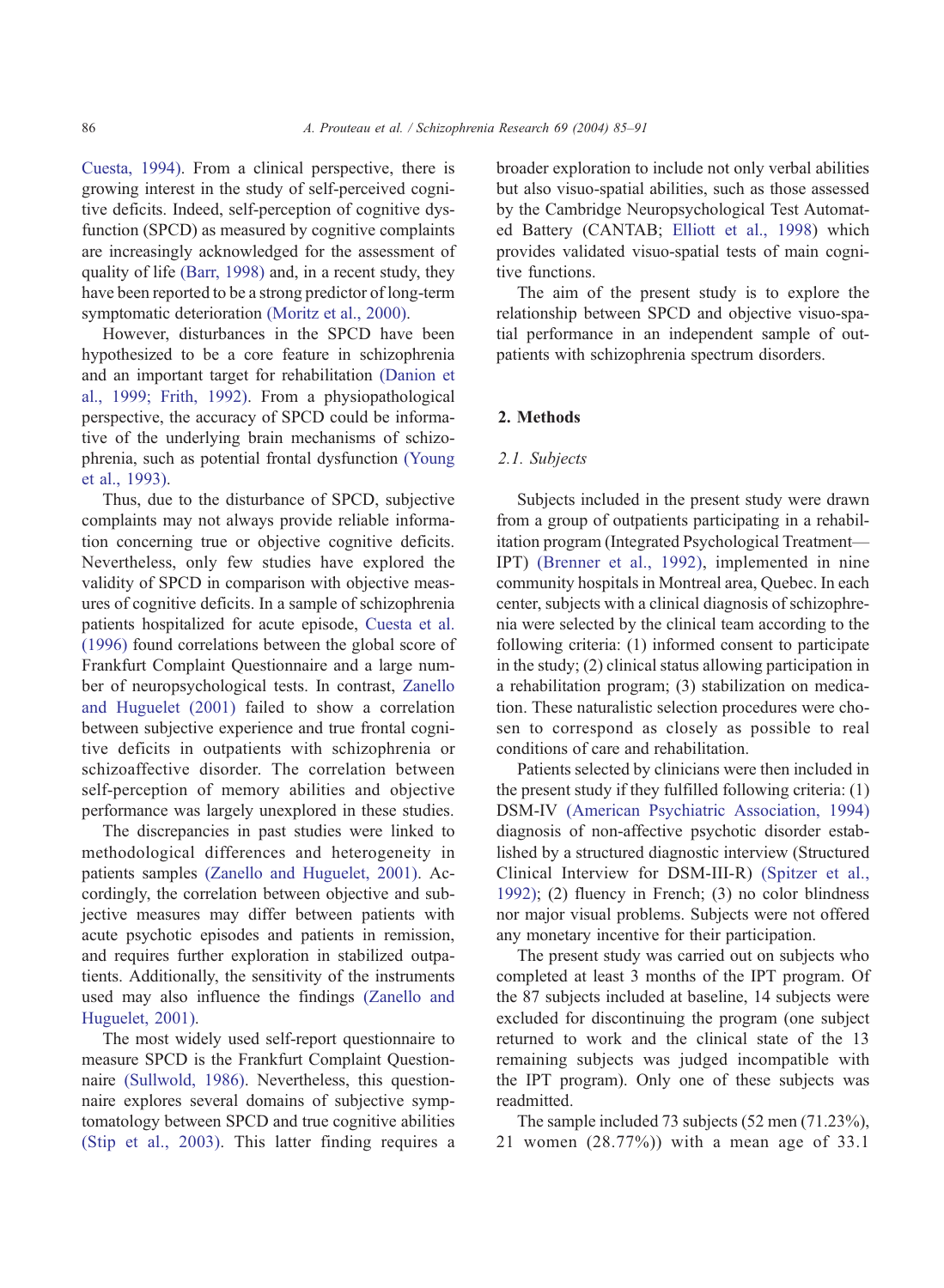$(S.D. = 11.1$ , range  $19-65$  years). Mean educational level was 11.7 years  $(S.D. = 2.2, \text{ range } 8-18)$ . Mean duration of illness, defined as the duration between the first diagnosis of psychotic disorder and the inclusion in the current study, was  $88.2$  months  $(S.D. = 101.2,$ range  $2-375$ ).

All participants were outpatients fulfilling DSM-IV criteria for schizophrenia  $(n=45)$ , schizoaffective disorder  $(n=22)$ , schizophreniform disorder  $(n=5)$  and unspecified psychotic disorder  $(n=1)$ . All patients were stabilized on medication. Most  $(n=72)$  were receiving a neuroleptic treatment [classical antipsychotic  $(n=25)$ , or an atypical antipsychotic  $(n=47)$ ]. Nineteen subjects were receiving an antidepressant drug, 19 subjects a mood stabilizer, 28 an antiparkinsonian drug, and 2 an anxiolytic drug.

#### 2.2. Assessments

The data used in the present study were collected three months after patients were included in the rehabilitation program. During this first phase, the IPT program was mainly based upon basic cognitive exercises. Assessments were conducted by the same investigator (TP) in all clinical structures. The duration of assessment was approximately 40 min.

#### 2.2.1. Self-assessment of cognitive dysfunction

The Subjective Scale to Investigate Cognition in Schizophrenia (SSTICS) [\(Stip et al., 2003\)](#page-6-0) is a 21 item self-report questionnaire aimed at exploring the cognitive complaints of patients on several cognitive dimensions which have been reported to be impaired in schizophrenia. Questions address difficulties that could be experienced in the patients every day life and are formulated in a manner easily understood to them. The 21 items of the questionnaire are combined into seven domains of cognitive complaints: (1) total score (TOTAL) is the sum of all items; (2) explicit memory score (EM) is the sum of items  $(n=9)$  exploring explicit memory items; (3) working memory score (WM) is the sum of items  $(n=2)$  exploring working memory; (4) attention score (ATTN) is the sum of items  $(n=5)$  exploring attention; (5) executive functioning score (EXF) is the sum of items  $(n=3)$  exploring general executive functioning; (6) language score (LG) is composed of one question about language; and (7) praxia score (PRAX) is composed of one question about voluntary gesture ability. Subjects are asked to rate the frequency of their cognitive difficulties according to a four-point scale (from 0 'never' to 4 'very often').

In a previous study [\(Stip et al., 2003\),](#page-6-0) the psychometric properties of the SSTICS were evaluated in a population of 114 French-speaking patients with schizophrenia in Montreal.

Preliminary analyses demonstrated good internal consistency for the global score (alpha =  $0.88$ ), and alphas ranging from 0.57 to 0.72 for the subscales. It has been shown that SSTICS TOTAL scores of healthy subjects significantly differ from those of subjects with schizophrenia [\(Mancini et al., 2002\).](#page-5-0)

#### 2.2.2. Neuropsychological assessment

Subjects were administered four subtests of the Cambridge Neuropsychological Test Automated Battery (CANTAB) [\(Elliott et al., 1998\)](#page-5-0) chosen because they allow a short and valid assessment of the principal domains of cognitive abilities: (1) Motor Screening (MOT) assesses the visuo-motor coordination measured by mean latency time (milliseconds); (2) Paired Associates Learning (PAL) explores explicit visual memory, measured by the number of patterns correctly located after the first presentation (maximum 26); (3) Reaction Time (RTI) measures the reaction time (milliseconds) in a multiple choice condition; (4) Stockings of Cambridge (SOC) assesses the executive abilities of planning by measuring the number of test problems solved in minimum moves (maximum 12).

#### 2.3. Statistical analyses

Statistical analyses were carried out using STATA 7.0 [\(Corporation, 2001\).](#page-5-0) Distributions of variables were examined and log transformations were used in order to remove skews when appropriate. Multiple linear regression analyses were used to explore the associations between CANTAB and SSTICS scores, and to adjust for a priori defined potential confounding factors (age, gender, educational level and duration of illness). Partial correlation coefficients (Rp) were then calculated to quantify the effect size of significant associations.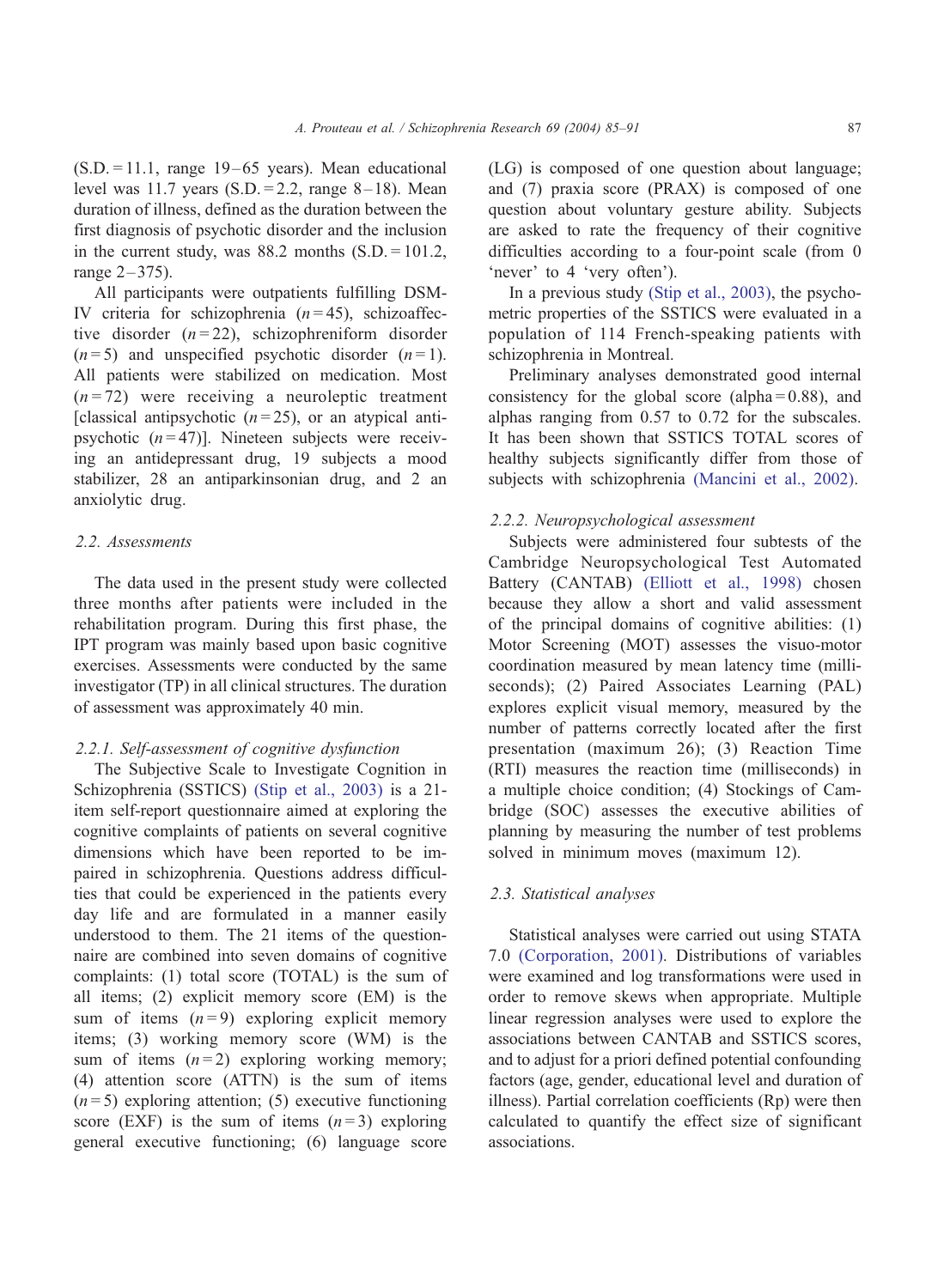# 3. Results

Table 1

The global cognitive complaint score (mean SSTICS total score =  $26.2$ , S.D. =  $11.9$ ) is in accordance with scores found in previous studies using the SSTICS in similar samples [\(Mancini et al., 2002; Stip](#page-5-0) et al., 2003).

After adjustment for potential confounding factors, multiple regression analyses showed negative associations between SSTICS scores and CANTAB scores (Table 1): the greater the cognitive complaint, the poorer objective performance. Nevertheless, specific areas of self-reported deficits did not seem to correspond with the appropriate domains of objective testing. Higher SSTICS attention score (ATTN), i.e. increased complaints, was associated with poorer CANTAB explicit visual memory performance  $(B =$  $-2.61$ , Rp =  $-0.31$ , p = 0.01) and planning (B =  $-2.31$ , Rp =  $-0.27$ , p = 0.02). Higher SSTICS executive functioning (EXF) score was associated with poorer CANTAB explicit visual memory score  $(B =$  $-3.23$ , Rp =  $-0.37$ , p = 0.002). As shown by partial correlations coefficients, the associations were moderate, ranging from  $-0.27$  to  $-0.37$ .

# 4. Discussion

Subjective cognitive complaints do not correspond with the appropriate domain of cognitive dysfunction. We found no association between memory complaints and objective memory scores. Rather, complaints related to attention were correlated with objective memory and executive scores. In addition, complaints related to executive functioning were correlated with objective memory scores.

### 4.1. Methodological limitations

The patients included in the sample were those participating in a rehabilitation program. As these patients are not representative of the whole population of patients with schizophrenia, generalizing the findings of the present study to unselected subjects with schizophrenia may be questioned. However, this naturalistic selection provides relevant information regarding patients likely to be included in a rehabilitation program.

As no control group was included in the present study, we cannot assess the specificity of cognitive

| CANTAB <sup>a</sup><br><b>SSTICS<sup>c</sup></b> | <i>r resociations</i> between cognitive performance and sen-perception<br><b>MOT</b><br>Adjusted <sup>d</sup> B (95% CI) | PAL<br>Adjusted <sup>d</sup> B (95% CI) | RTI <sup>b</sup><br>Adjusted <sup>d</sup> B (95% CI) | SOC.<br>Adjusted <sup>d</sup> B (95% CI) |              |                          |                            |                 |                         |
|--------------------------------------------------|--------------------------------------------------------------------------------------------------------------------------|-----------------------------------------|------------------------------------------------------|------------------------------------------|--------------|--------------------------|----------------------------|-----------------|-------------------------|
|                                                  |                                                                                                                          |                                         |                                                      |                                          | <b>TOTAL</b> | $0.87$ ( $-4.3$ , 11.1), | $-1.60$ ( $-0.17$ , 0.02), | $-0.22(0, 0)$ , | $-1.65$ ( $-0.07, 0$ ), |
|                                                  |                                                                                                                          |                                         |                                                      |                                          |              | $p = 0.39$               | $p = 0.11$                 | $p = 0.83$      | $p = 0.10$              |
| WM                                               | $0.43$ ( $-77.3$ , 119.3),                                                                                               | $1.41$ ( $-0.35$ , 2.03),               | $-1.48$ ( $-0.09$ , 0.01),                           | $-0.37(-0.62, 0.42),$                    |              |                          |                            |                 |                         |
|                                                  | $p = 0.67$                                                                                                               | $p = 0.16$                              | $p = 0.14$                                           | $p = 0.71$                               |              |                          |                            |                 |                         |
| EM                                               | $1.77(-2.2, 35.4),$                                                                                                      | $-0.61$ ( $-0.31$ , 0.16),              | $-0.53$ ( $-0.01, 0.01$ ),                           | $-1.07$ ( $-0.16$ , 0.05),               |              |                          |                            |                 |                         |
|                                                  | $p = 0.082$                                                                                                              | $p = 0.54$                              | $p = 0.60$                                           | $p = 0.30$                               |              |                          |                            |                 |                         |
| <b>ATTN</b>                                      | $0.27$ ( $-19.9$ , 26.1),                                                                                                | $-2.61$ ( $-0.63$ , $-0.08$ ),          | $0.79$ ( $-0.01$ , $0.02$ ),                         | $-2.31(-0.25,-0.02),$                    |              |                          |                            |                 |                         |
|                                                  | $p = 0.79$                                                                                                               | $p = 0.01$                              | $p = 0.44$                                           | $p = 0.02$                               |              |                          |                            |                 |                         |
| <b>EXF</b>                                       | $-0.31$ ( $-35.1$ , 25.7),                                                                                               | $-3.23$ ( $-0.91$ , $-0.21$ ),          | $0.50$ ( $-0.01$ , $0.02$ ),                         | $-1.38$ ( $-0.27$ , 0.05),               |              |                          |                            |                 |                         |
|                                                  | $p = 0.76$                                                                                                               | $p = 0.002$                             | $p = 0.62$                                           | $p = 0.17$                               |              |                          |                            |                 |                         |
| LG                                               | $0.96$ ( $-41.2$ , 117.2),                                                                                               | $0.72$ ( $-0.62$ , 1.31),               | $-1.47$ ( $-0.07, 0.01$ ),                           | $-0.07$ ( $-0.44$ , 0.41),               |              |                          |                            |                 |                         |
|                                                  | $p = 0.34$                                                                                                               | $p = 0.48$                              | $p = 0.15$                                           | $p = 0.95$                               |              |                          |                            |                 |                         |
| <b>PRAX</b>                                      | $-0.19$ ( $-143.8$ , 118.3),                                                                                             | $-0.92$ ( $-2.32$ , 0.86),              | $-0.36$ ( $-0.08$ , 0.06),                           | $-1.63$ ( $-1.24$ , 0.12),               |              |                          |                            |                 |                         |
|                                                  | $p = 0.85$                                                                                                               | $p = 0.36$                              | $p = 0.72$                                           | $p = 0.11$                               |              |                          |                            |                 |                         |

Associations between cognitive performance and self-perception

<sup>a</sup> Cambridge Neuropsychological Test Automated Battery (CANTAB) assesses cognitive performance such as visuo-motor coordination (MOT), explicit visual memory (PAL), reaction time (RTI) and executive abilities of planning (SOC). <sup>b</sup> The variable RTI was log-transformed.

<sup>c</sup> Subjective Scale to Investigate Cognition in Schizophrenia (SSTICS) assesses the self-perception of cognitive performance in explicit memory (EM), working memory (WM), attention (ATTN), executive functioning (EXF), language (LG) and praxia (PRAX) The scale provides a global self-perception score (TOTAL). <sup>d</sup> Adjusted for age, gender, educational level and duration of illness.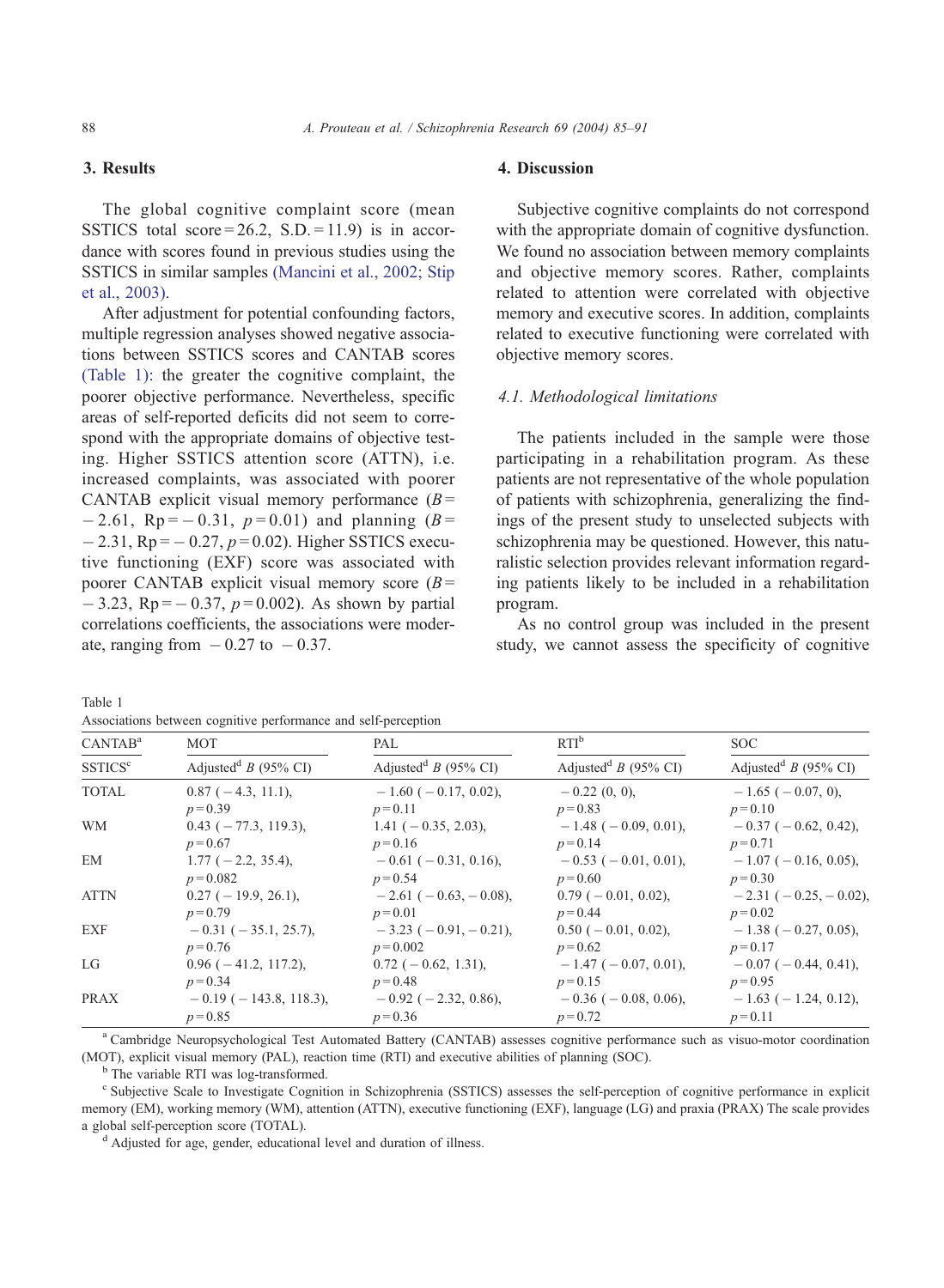system representation in schizophrenia. Thus, we cannot rule out that similar associations may be found in patients with other psychiatric diagnoses, or in healthy controls. However, the possible lack of specificity does not limit the interest of the findings obtained in subjects with schizophrenia spectrum disorder, due to their implications for cognitive rehabilitation.

The design of the rehabilitation program did not include symptomatic assessment at the time of cognitive testing. Thus, we cannot fully exclude the possibility that the associations between subjective and objective cognitive measures may be at least in part explained by symptomatic status. All the patients included in this sample were stabilized on medication. Subjects readmitted or presenting with an acute psychotic episode were no longer participating in the program, and were excluded from the study. Thus, patients were relatively homogeneous regarding symptomatic state, and we have little motive to suspect the existence of a confounding effect of symptomatology.

#### 4.2. Interpretation of findings

In a previous study using the SSTICS, objective verbal memory score was already correlated with the largest number of SPCD, whatever the cognitive domain of complaint [\(Mancini et al., 2002; Stip et](#page-5-0) al., 2003). In accordance with these findings, we found in the present study that several subjective scores were correlated with objective measures of visuo-spatial abilities. A further finding was that an association was also found between self-perceived executive functioning and objective memory score. More generally, the cognitive complaint of outpatients with schizophrenia seemed mainly to correspond with objective difficulty in visual memory tasks.

To interpret the findings, we need to consider the following questions: is the discrepancy between subjective and objective measures due to a difference between patients and neuropsychologists in conceptualizing and categorizing the deficits, or is it due to the patient's inability to formulate and specify the exact nature of their cognitive dysfunction?

The findings show that objective planning deficits are rather experienced in terms of attentional difficulties. Attentional difficulties are the most frequent complaint reported in patients with schizophrenia [\(Freedman, 1974\)](#page-5-0). This result raises the question of differences between objective and subjective constructs. The patients with schizophrenia may not conceptualize their cognitive functioning as clinicians do. Assessing this question, [Stip et al. \(2003\)](#page-6-0) found that factor analysis of subjective complaints led to a model different from the initial grouping of items based on neuropsychology models. Several studies have reported these kinds of discrepancies. In a study exploring the convergence between neurocognitive tests and clinicians ratings of cognitive dysfunction using SANS attention subscale, [Vadhan et al. \(2001\)](#page-6-0) found only moderate associations. Furthermore, clinicians' ratings of cognitive symptoms using the positive and negative symptom scale (PANSS) were as much correlated with negative symptoms as cognitive test performances [\(Harvey et al., 2001\).](#page-5-0) Similar results have also been reported in measurement of quality of life [\(Voruganti et](#page-6-0) al., 1997). Quality of life weekly self-ratings has been shown to be consistent over a 4-week period as well as correlated with clinician's ratings. It has been proposed that quality of life should be measured by both subjective and objective tools. A same strategy could be proposed for cognition. Indeed, SPCD are informative of patient's point of view that is not explored using only objective assessment.

The discrepancies between objective and subjective measures may also reflect the simultaneous mobilization of different cognitive functions in daily life activities, which are more complex than experimental test conditions. For example, the distinction between attentional and executive competences is a theoretical construct, as good executive functioning is highly dependent on good attentional abilities. [Green and](#page-5-0) Nuechterlein (1999) recently underscored the need to distinguish ''constructs'' and ''indicators'' in the study of neurocognition. Indeed, a theoretical construct (i.e. attention, memory, executive functioning) cannot be directly observed. Thus, studies use an indicator that can only be hypothesized to be a good measure of the targeted construct. Moreover, the present study did not provide strict conceptual correspondence between the questionnaire and the objective tests. Indeed, the SSTICS was asking questions about daily life activities and the tests chosen in CANTAB did not include a measure of attention. Nevertheless, all the tests, and especially RTI and MOT, required sustained attention.

The fact that negative and moderate correlations were found indicate that outpatients with schizophrenia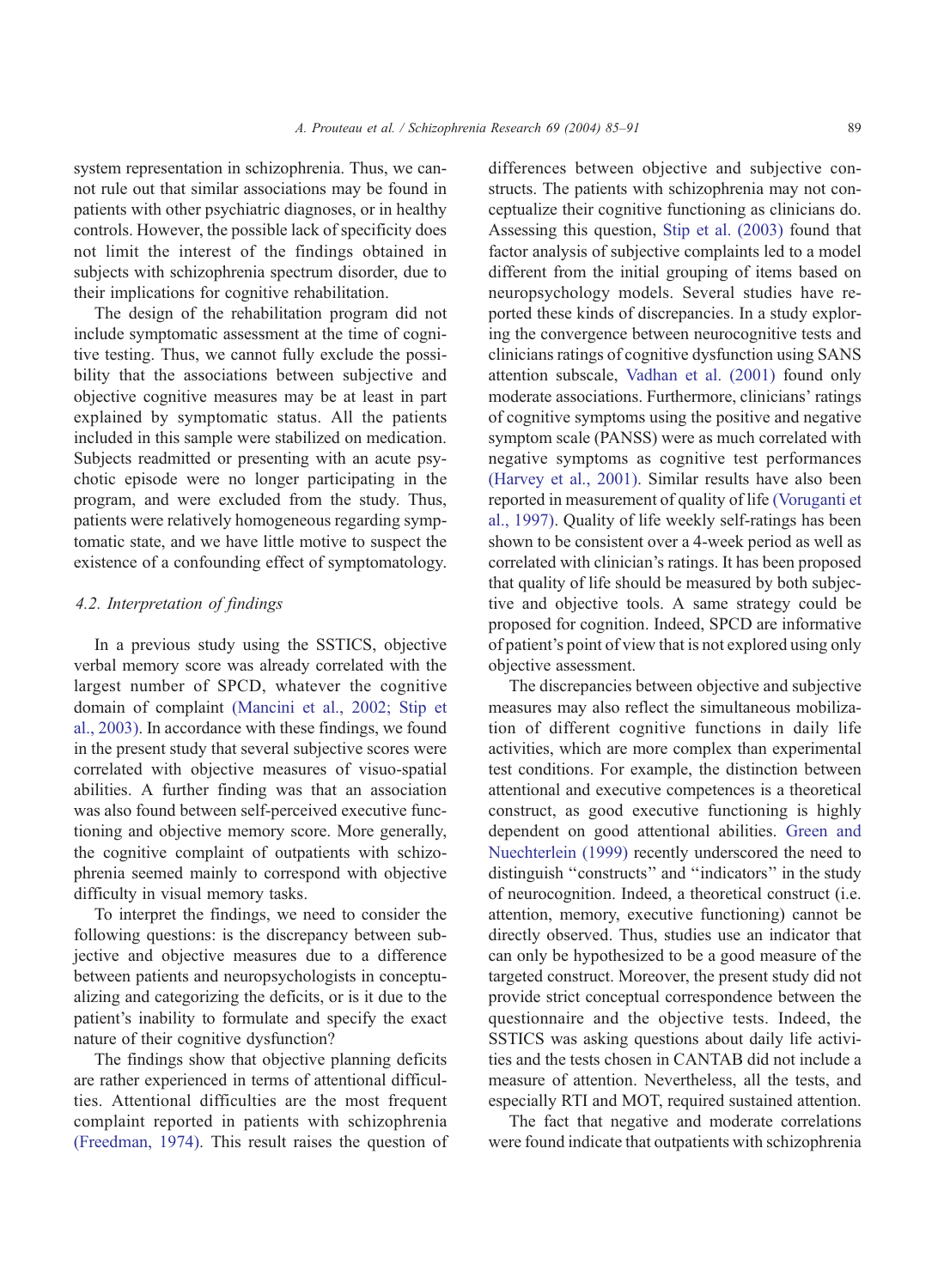<span id="page-5-0"></span>has some awareness of their global cognitive difficulties. It could also suggest that they have a poor understanding of which specific domain is impaired, in accordance with the self-perception disturbance in schizophrenia. In our study, memory complaints are not in accordance with the objective memory deficit, which will be more perceived as difficulties in attentional and executive daily tasks. Cuesta et al. (1996) found that objective and subjective measures were associated in patients presenting with acute symptoms. The present findings confirm that the associations between subjective and objective scores of cognitive functioning persist several months after the psychotic episode.

## 5. Conclusion

These results suggest that difficulties in memory and planning are not expressed in terms of learning and organizing difficulties in subjects with schizophrenia, but rather in other terms such as attentional problems. Prudent interpretations of such discrepancies should first question the ecological validity of theoretical models in neuropsychology, as well as the convergence between cognitive measures and theory. Nevertheless, the findings indicate that cognitive complaints can be a reliable sign of real cognitive difficulties, which require further validation by objective tests. Representation of cognitive system organization as well as identification of true cognitive difficulties are important targets for rehabilitation programs, as memory and executive dysfunction are among the most disturbing deficits in daily life activities. Moreover, cognitive complaints are informative of the patient's point of view and subjective reality. A major clinical implication of the present findings is that subjective and objective cognitive measures should be used simultaneously in a rehabilitation context, in order to obtain a more complete picture of cognitive functioning in patients with schizophrenia.

## Acknowledgements

This study was supported by the Fonds de la Recherche en Santé du Québec (FRSQ). We thank Tania Pampoulova for her help in organization of the survey and data collection.

The authors also like to thank reviewers for their precious help through scientifically constructive comments.

#### References

- American Psychiatric Association, 1994. Diagnostic and Statistical Manual of Mental Disorders, 4th rev. Washington, DC.
- Barr, W.B., 1998. Neurobehavioral disorders of awareness and their relevance to schizophrenia. In: Amador, X.F., David, A.S. (Eds.), Insight and Psychosis. Oxford Univ. Press, New York, pp. 122 – 132.
- Brenner, H.D., Hodel, B., Genner, R., Roder, V., Corrigan, P.W., 1992. Biological and cognitive vulnerability factors in schizophrenia: implications for treatment. Br. J. Psychiatry Suppl.,  $154 - 163.$
- Corporation, S., 2001. STATA Statistical Software: Release 7.0, 7th ed. Stata, College Station, TX.
- Cuesta, M.J., Peralta, V., Juan, J.A., 1996. Abnormal subjective experiences in schizophrenia: its relationship with neuropsychological disturbances and frontal signs. Eur. Arch. Psychiatry Clin. Neurosci. 246, 101-105.
- Danion, J.M., Rizzo, L., Bruant, A., 1999. Functional mechanisms underlying impaired recognition memory and conscious awareness in patients with schizophrenia. Arch. Gen. Psychiatry 56,  $639 - 644.$
- Elliott, R., McKenna, P.J., Robbins, T.W., Sahakian, B.J., 1998. Specific neuropsychological deficits in schizophrenic patients with preserved intellectual function. Cogn. Neuropsychiatry 3, 45 – 70.
- Freedman, B.J., 1974. The subjective experience of perceptual and cognitive disturbances in schizophrenia. Arch. Gen. Psychiatry 30, 333 – 340.
- Frith, C.D., 1992. The Cognitive Neuropsychology of Schizophrenia. Lawrence Erlbaum Associates, Hove, UK.
- Green, M.F., Nuechterlein, K.H., 1999. Should schizophrenia be treated as a neurocognitive disorder? Schizophr. Bull. 25,  $309 - 319.$
- Harvey, P.D., Serper, M.R., White, L., Parrella, M.J., McGurk, S.R., Moriarty, P.J., Bowie, C., Vadhan, N., Friedman, J., Davis, K.L., 2001. The convergence of neuropsychological testing and clinical ratings of cognitive impairment in patients with schizophrenia. Compr. Psychiatry 42, 306 – 313.
- Mancini, A., Stip, E., Prouteau, A., Caron, J., Lecomte, Y., Pampoulova, T., 2002. Subjective experience of cognitive deficits in schizophrenia. Schizophr. Res. 53, 144.
- Moritz, S., Krausz, M., Gottwalz, E., Lambert, M., Perro, C., Ganzer, S., Naber, D., 2000. Cognitive dysfunction at baseline predicts symptomatic 1-year outcome in first episode schizophrenics. Psychopathology  $33, 48 - 51$ .
- Peralta, V., Cuesta, M.J., 1994. Subjective experiences in schizophrenia: a critical review. Compr. Psychiatry 35, 198 – 204.
- Spitzer, R.L., Williams, J.B., Gibbon, M., First, M.B., 1992. The